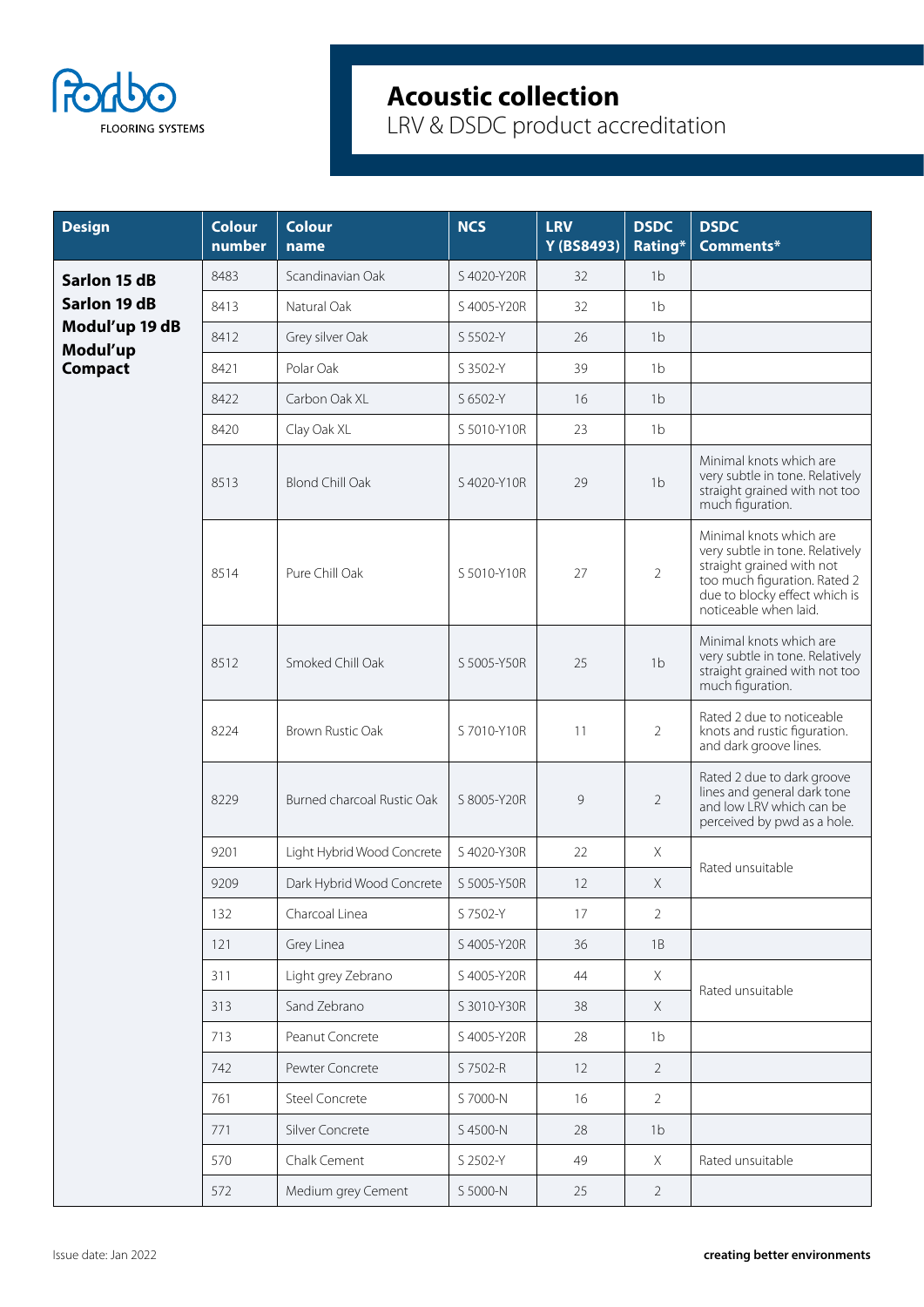

| <b>Design</b>                                | <b>Colour</b><br>number | <b>Colour</b><br>name        | <b>NCS</b>  | <b>LRV</b><br>Y (BS8493) | <b>DSDC</b><br>Rating* | <b>DSDC</b><br>Comments*                                                                                                                               |  |
|----------------------------------------------|-------------------------|------------------------------|-------------|--------------------------|------------------------|--------------------------------------------------------------------------------------------------------------------------------------------------------|--|
| Sarlon 15 dB                                 | 573                     | Clay Cement                  | S 3005-Y20R | 41                       | $\overline{2}$         | Rated unsuitable                                                                                                                                       |  |
| Sarlon 19 dB                                 | 579                     | Slate Cement                 | S 6500-N    | 15                       | $\overline{2}$         |                                                                                                                                                        |  |
| Modul'up 19 dB<br>Modul'up<br><b>Compact</b> | 651                     | Silver Slabstone             | S 3502-B    | 44                       | 1 <sub>b</sub>         | Rated 1b due to relatively<br>subtle black flecks which are<br>familiar and create a natural<br>stone effect. Slight sheen.                            |  |
|                                              | 659                     | Mercury Slabstone            | S 5500-N    | 28                       | $\overline{2}$         | Rated 2 due to patchy effect<br>when laid. Relatively subtle<br>black flecks which are familiar<br>and create a natural stone<br>effect. Slight sheen. |  |
|                                              | 9501                    | Neutral grey Dissolved Stone | S 2005-Y50R | 45                       | X                      |                                                                                                                                                        |  |
|                                              | 9502                    | Lead grey Dissolved Stone    | S 6502-R    | 13                       | X                      |                                                                                                                                                        |  |
|                                              | 902                     | Bronzite Stromboli           | S 7502-R    | 11                       | X                      |                                                                                                                                                        |  |
|                                              | 904                     | Graphite Stromboli           | S 7500-N    | 12                       | $\mathsf X$            | Rated unsuitable                                                                                                                                       |  |
|                                              | 9602                    | Grey Graphito                | S 5502-Y    | 44                       | $\times$               |                                                                                                                                                        |  |
|                                              | 9609                    | <b>Black Graphito</b>        | S 8000-N    | 18                       | X                      |                                                                                                                                                        |  |
|                                              | 9608                    | Green Graphito               | S 6020-610Y | 17                       | $\chi$                 |                                                                                                                                                        |  |
|                                              | 9607                    | <b>Blue Graphito</b>         | S 5040-R70B | 15                       | X                      |                                                                                                                                                        |  |
|                                              | 9402                    | Natural Terrazzo             | S 3502-G    | 39                       | $\times$               |                                                                                                                                                        |  |
| 9406                                         |                         | Coral Terrazzo               | S 3050-60G  | 46                       | $\chi$                 |                                                                                                                                                        |  |
|                                              | 302                     | Light grey Nairobi           | S 4500-N    | 30                       | 1 <sub>b</sub>         | Weave texture which is<br>familiar and carpet-like in<br>its effect. Rated 1b as quite<br>plain with some darker<br>mottled patches.                   |  |
|                                              | 312                     | Anthracite Nairobi           | S 5500-N    | 22                       | 1b                     | Small, fabric-like weave<br>texture which is consistent<br>in pattern and tone.                                                                        |  |
|                                              | 303                     | Sand Nairobi                 | S 5010-Y10R | 26                       | 1 <sub>b</sub>         | As above; fine texture,<br>tonally close.                                                                                                              |  |
|                                              | 304                     | Taupe Nairobi                | S 7005-Y50R | 13                       | 1 <sub>b</sub>         | As above; quite plain,<br>texture consistent.                                                                                                          |  |
|                                              | 307                     | Pastel blue Nairobi          | S 3005-B20G | 40                       | 1 <sub>b</sub>         | Fabric-like texture, consistent,<br>some subtle mottling.                                                                                              |  |
|                                              | 333                     | Warm sand Canvas             | S 5010-Y10R | 28                       | 1 <sub>b</sub>         | Chunkier texture, not too<br>much contrast, consistent.                                                                                                |  |
|                                              | 339                     | <b>Brown Canvas</b>          | S 7500-N    | 13                       | 1 <sub>b</sub>         | White contrasts the dark<br>brown but is consistent &<br>well distributed.                                                                             |  |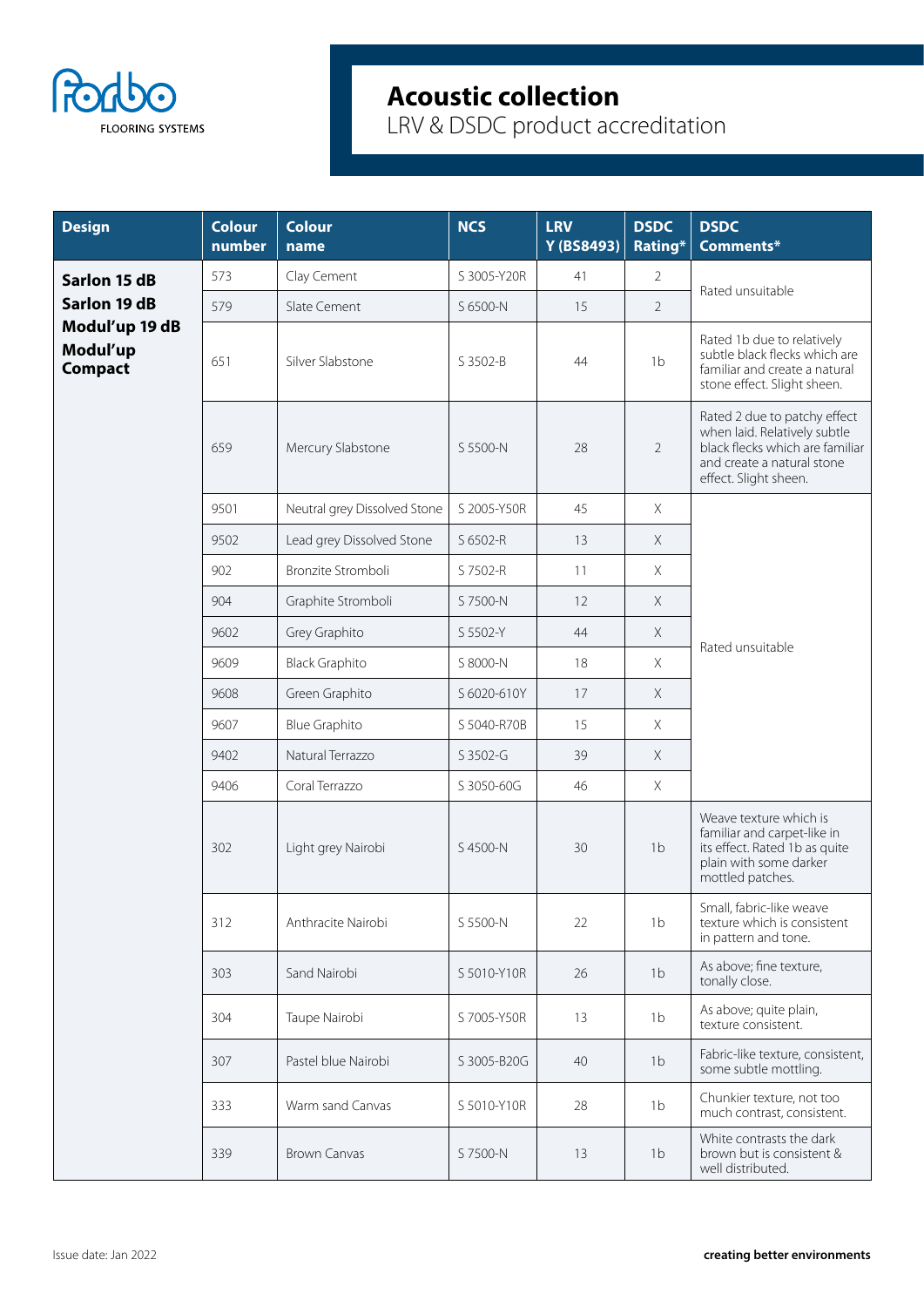

| <b>Design</b>              | <b>Colour</b><br>number | <b>Colour</b><br>name | <b>NCS</b>   | <b>LRV</b><br>Y (BS8493) | <b>DSDC</b><br>Rating* | <b>DSDC</b><br>Comments*                                                                           |  |
|----------------------------|-------------------------|-----------------------|--------------|--------------------------|------------------------|----------------------------------------------------------------------------------------------------|--|
| Sarlon 15 dB               | 337                     | Indigo blue Canvas    | S 5030-R80B  | 15                       | 1 <sub>b</sub>         |                                                                                                    |  |
| Sarlon 19 dB               | 332                     | Light grey Canvas     | S 5502-Y     | 20                       | 1 <sub>b</sub>         | More chunky in pattern but<br>consistent & familiar texture.                                       |  |
| Modul'up 19 dB<br>Modul'up | 342                     | Natural grey Canvas   | S 5005-Y20R  | 26                       | 1 <sub>b</sub>         |                                                                                                    |  |
| <b>Compact</b>             | 3801                    | Pearl Cristal         | S 3000-N     | 41                       | $\times$               |                                                                                                    |  |
|                            | 3811                    | Grey beige Cristal    | S 3005-Y20R  | 47                       | $\times$               |                                                                                                    |  |
|                            | 3812                    | Light grey Cristal    | S 4502-Y     | 29                       | X                      | Rated unsuitable                                                                                   |  |
|                            | 3819                    | Medium grey Cristal   | S 6502-Y     | 18                       | $\times$               |                                                                                                    |  |
|                            | 200                     | Ivory Canyon          | S 2002-Y     | 50                       | $\overline{2}$         | Rated unsuitable                                                                                   |  |
|                            | 209                     | Medium grey Canyon    | S 6000-N     | 19                       | $\times$               |                                                                                                    |  |
|                            | 211                     | Light grey Canyon     | S 3502-Y     | 34                       | $\overline{2}$         |                                                                                                    |  |
|                            | 212                     | Grey Canyon           | S 4502-B     | 27                       | 1b                     | Blotchy chips, relatively<br>consistent.                                                           |  |
|                            | 223                     | Sand Canyon           | S 2010-Y20R  | 53                       | 1 <sub>b</sub>         | Blotches are close tonally but<br>rated 1b as not totally plain.                                   |  |
| 235                        |                         | Lemon Canyon          | S 0580-Y     | 60                       | 1 <sub>b</sub>         | More plain in camera mono<br>setting as chips are tonally<br>closer than some other<br>colourways. |  |
|                            | 248                     | Lime green Canyon     | S 1060-G60Y  | 49                       | 1 <sub>b</sub>         | Blotchy but tonally close.                                                                         |  |
|                            | 267                     | Cobalt blue Canyon    | S 4050-R70B  | 42                       | 1 <sub>b</sub>         | Blotches / chips evenly<br>distributed & tonally close<br>in colour.                               |  |
|                            | 409                     | Black & white Doodle  | S 8500-N     | 33                       | $\times$               |                                                                                                    |  |
|                            | 402                     | Grey & white Doodle   | S 4502-Y     | 48                       | $\mathsf X$            |                                                                                                    |  |
|                            | 406                     | Red Doodle            | S 1070-Y710R | 27                       | $\times$               |                                                                                                    |  |
|                            | 405                     | Yellow Doodle         | S 0580-Y     | 55                       | Χ                      | Rated unsuitable                                                                                   |  |
|                            | 408                     | Dark green Doodle     | S 5030-G     | 13                       | $\mathsf X$            |                                                                                                    |  |
|                            | 407                     | <b>Blue Doodle</b>    | S 5040-R70B  | $10\,$                   | X                      |                                                                                                    |  |
|                            | 919                     | Grey Topography       | S 7000-N     | 13                       | X                      |                                                                                                    |  |
|                            | 922                     | Steel grey Topography | S 4502-Y     | 29                       | $\times$               | Rated unsuitable                                                                                   |  |
|                            | 928                     | Lime Topography       | S 1060-G60Y  | 54                       | $\mathsf X$            |                                                                                                    |  |
|                            | 9307                    | Pastel Kubik          |              | 31                       | $\times$               |                                                                                                    |  |
|                            | 9309                    | Dark Kubik            |              | 40                       | $\times$               | Rated unsuitable                                                                                   |  |
|                            | 9100                    | Multi Color Splash    |              | 31                       | $\mathsf X$            |                                                                                                    |  |
|                            | 9107                    | Indigo Color Splash   |              | 14                       | $\times$               | Rated unsuitable                                                                                   |  |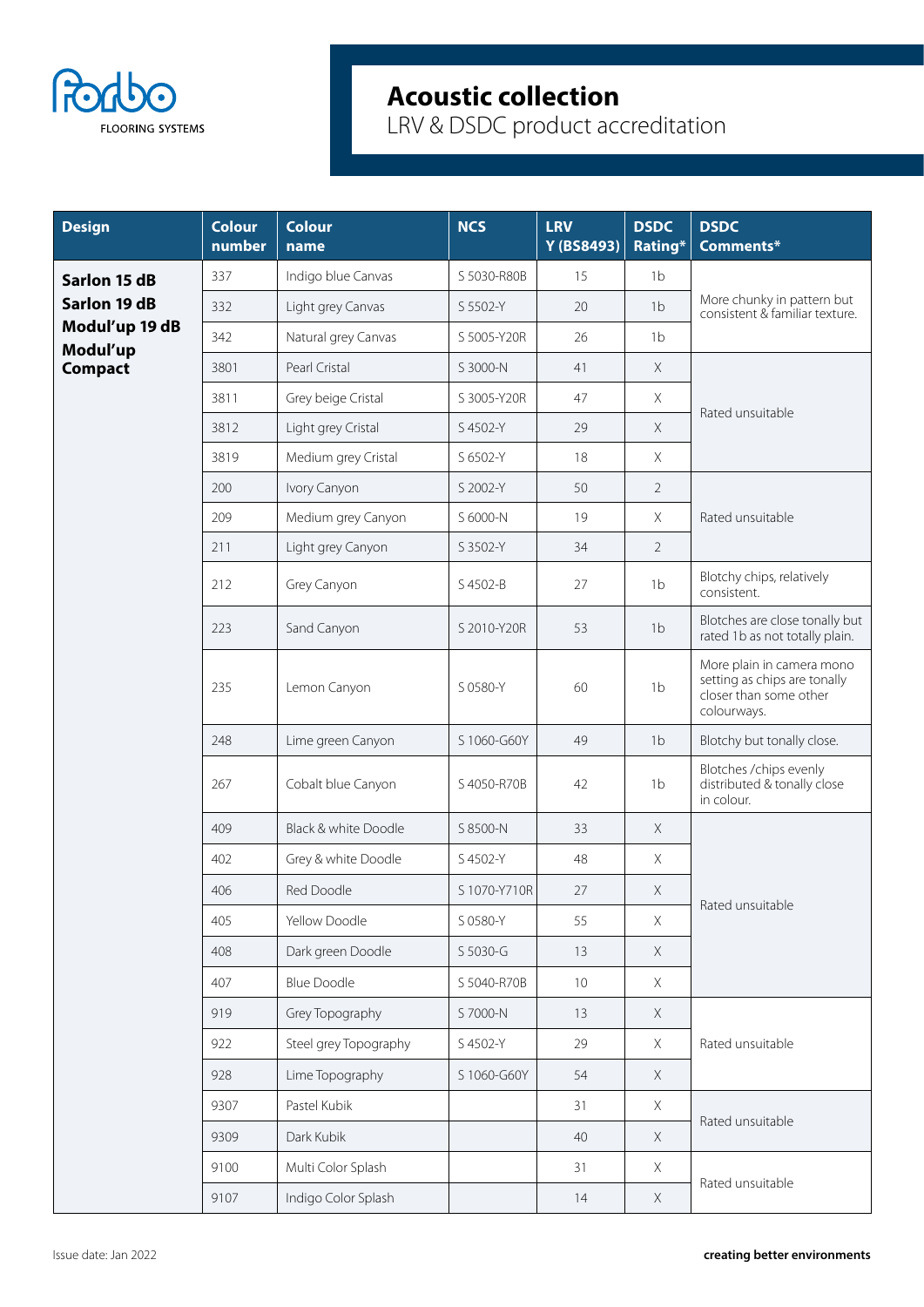

| <b>Design</b>              | <b>Colour</b><br>number | <b>Colour</b><br>name  | <b>NCS</b>  | <b>LRV</b><br>Y (BS8493) | <b>DSDC</b><br>Rating* | <b>DSDC</b><br>Comments*                                   |  |
|----------------------------|-------------------------|------------------------|-------------|--------------------------|------------------------|------------------------------------------------------------|--|
| Sarlon 15 dB               | 861                     | Light grey Uni         | S 3000-N    | 41                       | N/A                    | Awaiting accreditation                                     |  |
| Sarlon 19 dB               | 863                     | Beige grey Uni         | S 3005-Y20R | 39                       | 1a                     |                                                            |  |
| Modul'up 19 dB<br>Modul'up | 862                     | Stone grey Uni         | S 4502-Y    | 27                       | 1a                     |                                                            |  |
| <b>Compact</b>             | 869                     | Charcoal Uni           | S 6502-Y    | 13                       | 1a                     |                                                            |  |
|                            | 865                     | Yellow Uni             | S 0580-Y    | 61                       | 1a                     | Rated 1a as totally plain<br>& matt.                       |  |
|                            | 866                     | Mandarine Uni          | S 1070-Y50R | 33                       | 1a                     |                                                            |  |
|                            | 876                     | Orange Uni             | S 0580-Y80R | 22                       | 1a                     |                                                            |  |
|                            | 886                     | Red Uni                | S 1575-R10B | 13                       | 1a                     |                                                            |  |
|                            | 867                     | <b>Blue Uni</b>        | S 3050-R70B | 17                       | 1a                     |                                                            |  |
|                            | 877                     | Dark blue Uni          | S 5540-R70B | 6                        | 1a                     |                                                            |  |
|                            | 868                     | Lime Uni               | S 1060-G60Y | 48                       | 1a                     |                                                            |  |
|                            | 878                     | Dark green Uni         | S 5030-G    | 14                       | 1a                     |                                                            |  |
|                            | 4803                    | Vanilla Stardust       | S 1010-Y30R | 69                       | 1 <sub>b</sub>         | Rated 1b as sparkles catch                                 |  |
|                            | 4807                    | Lilac Stardust         | S 1005-Y20B | 64                       | 1 <sub>b</sub>         | under artificial light.                                    |  |
|                            | 4808                    | Soft pistache Stardust | S 1010-G70Y | 69                       | 1 <sub>b</sub>         | Rated 1b due to slight glitter<br>& pearlescent finish.    |  |
|                            | 4806                    | Soft peach Stardust    | S 1010-Y70R | 57                       | 1 <sub>b</sub>         | Rated 1b as sparkles catch                                 |  |
|                            | 4817                    | Soft blue Stardust     | S 1005-B20G | 61                       | 1 <sub>b</sub>         | under artificial light.                                    |  |
|                            | 4827                    | Deep blue Stardust     | S 2565-R80B | 24                       | 1 <sub>b</sub>         | Rated 1b due to slight glitter<br>& pearlescent finish.    |  |
|                            | 4818                    | Lime Stardust          | S 0550-G70Y | 70                       | 1 <sub>b</sub>         | Rated 1b as sparkles catch<br>under artificial light.      |  |
|                            | 4804                    | Copper Stardust        | S 4040-Y80R | 20                       | 1 <sub>b</sub>         | Rated 1b due to slight glitter<br>& pearlescent finish but |  |
|                            | 4801                    | Silver Stardust        | S 3502-B    | 35                       | 1 <sub>b</sub>         | consistent.                                                |  |
|                            | 4805                    | Golden Stardust        | S 1050-Y20R | 52                       | 1 <sub>b</sub>         | Rated 1b due to slight glitter<br>& pearlescent finish.    |  |
| <b>Marmoleum</b>           | 33139                   | lava                   | S 8000-N    | 9                        | 1 <sub>b</sub>         |                                                            |  |
| <b>Acoustic</b>            | 33048                   | graphite               | S 7502-Y    | 14                       | $\overline{2}$         |                                                            |  |
|                            | 33032                   | mist grey              | S 3005-G80Y | 42                       | $\overline{2}$         | Rated 2 as pattern quite<br>strong                         |  |
|                            | 33038                   | Caribbean              | S 1515-Y20R | 55                       | $\overline{2}$         |                                                            |  |
|                            | 33252                   | sparrow                | S 4010-Y10R | 29                       | 1 <sub>b</sub>         |                                                            |  |
|                            | 33055                   | fresco blue            | S 4020-B    | 23                       | 1 <sub>b</sub>         |                                                            |  |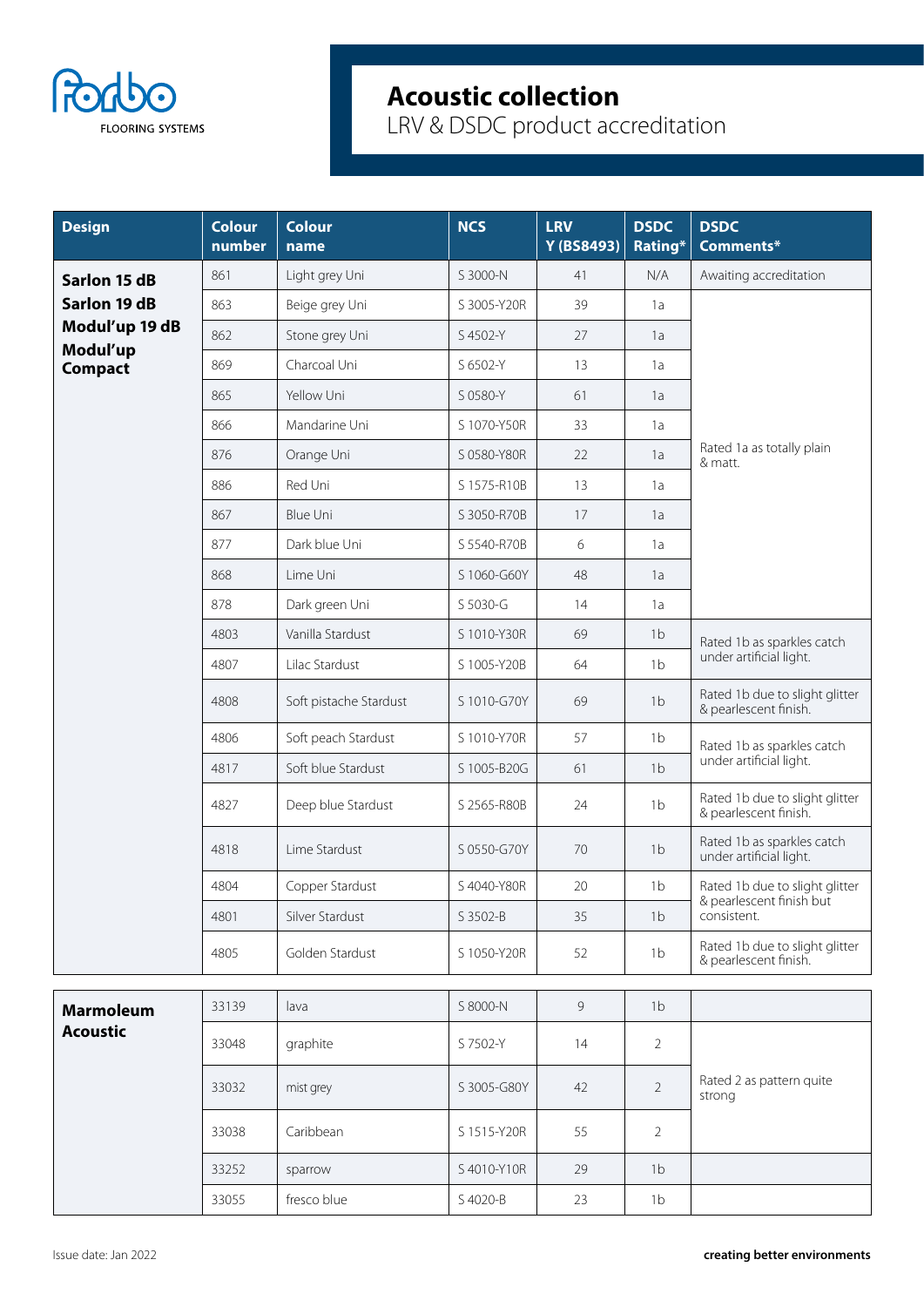

| <b>Design</b>    | <b>Colour</b><br>number | <b>Colour</b><br>name | <b>NCS</b>  | <b>LRV</b><br>Y (BS8493) | <b>DSDC</b><br>Rating* | <b>DSDC</b><br>Comments*                  |
|------------------|-------------------------|-----------------------|-------------|--------------------------|------------------------|-------------------------------------------|
| <b>Marmoleum</b> | 386035                  | silver shadow         | S 2005-G70Y | 48                       | 1 <sub>b</sub>         |                                           |
| <b>Decibel</b>   | 262135                  | dove grey             | S 3005-G50Y | 36                       | 1 <sub>b</sub>         |                                           |
|                  | 314635                  | serene grey           | S 4502-Y    | 27                       | 1 <sub>b</sub>         |                                           |
|                  | 304835                  | graphite              | S 7502-Y    | 14                       | $\overline{2}$         | Rated 2 as pattern quite strong           |
|                  | 387235                  | volcanic ash          | S 7500-N    | 10                       | 1 <sub>b</sub>         |                                           |
|                  | 370735                  | black hole            | S 8500-N    | $\overline{7}$           | 1 <sub>b</sub>         | Rated 1b due to slight pattern            |
|                  | 372335                  | nebula                | S 6500-N    | 17                       | $\overline{2}$         | Rated 2 as pattern more apparent          |
|                  | 372435                  | orbit                 | S 3502-Y    | 37                       | $\overline{2}$         | Rated 2 as pattern more apparent          |
|                  | 370635                  | beton                 | S 5005-G80Y | 28                       | 1 <sub>b</sub>         | Rated 1b due to slight pattern            |
|                  | 371135                  | cloudy sand           | S 2010-Y    | 49                       | $\overline{2}$         | Rated 2 as pattern more apparent          |
|                  | 370835                  | fossil                | S 4005-Y20R | 34                       | $\overline{2}$         | Rated 2 as pattern more apparent          |
|                  | 370935                  | silt                  | S 5010-Y10R | 22                       | 1 <sub>b</sub>         | Rated 1b due to slight pattern            |
|                  | 356835                  | delta lace            | S 7005-Y20R | 13                       | 1 <sub>b</sub>         | Rated 1b due to slight pattern            |
|                  | 324635                  | shrike                | S 6005-Y20R | 21                       | 1 <sub>b</sub>         |                                           |
|                  | 387435                  | walnut                |             | 48                       |                        |                                           |
|                  | 303835                  | Caribbean             | S 1515-Y20R | 55                       | $\overline{2}$         | Rated 2 as pattern quite strong           |
|                  | 312035                  | rosato                | S 2010-Y20R | 51                       | 1 <sub>b</sub>         |                                           |
|                  | 305335                  | dove blue             | S 4005-B80G | 27                       | $\overline{2}$         | Rated 2 as pattern quite strong           |
|                  | 373935                  | blue glow             | S 4040-R90B | 16                       | $\mathsf X$            | Rated unsuitable as pattern too<br>strong |
|                  | 303035                  | blue                  | S 5030-R90B | 12                       | 1 <sub>b</sub>         |                                           |
|                  | 322435                  | chartreuse            | S 2050-G60Y | 38                       | 1 <sub>b</sub>         |                                           |
|                  | 374235                  | green glow            | S 2050-G50Y | 39                       | $\overline{2}$         | Rated 2 as pattern more apparent          |
|                  | 374135                  | yellow glow           | S 1050-G90Y | 58                       | $\overline{2}$         | Rated 2 as pattern more apparent          |
|                  | 322535                  | dandelion             | S 2050-Y10R | 46                       | 1 <sub>b</sub>         |                                           |
|                  | 373835                  | orange glow           | S 2060-Y50R | 27                       | 1 <sub>b</sub>         | Rated 1b due to slight pattern            |
|                  | 312735                  | Bleeckerstreet        | S 2570-R    | 9                        | 1 <sub>b</sub>         |                                           |
|                  | 374335                  | red glow              | S 2070-Y90R | 14                       | $\overline{2}$         | Rated 2 as pattern more apparent          |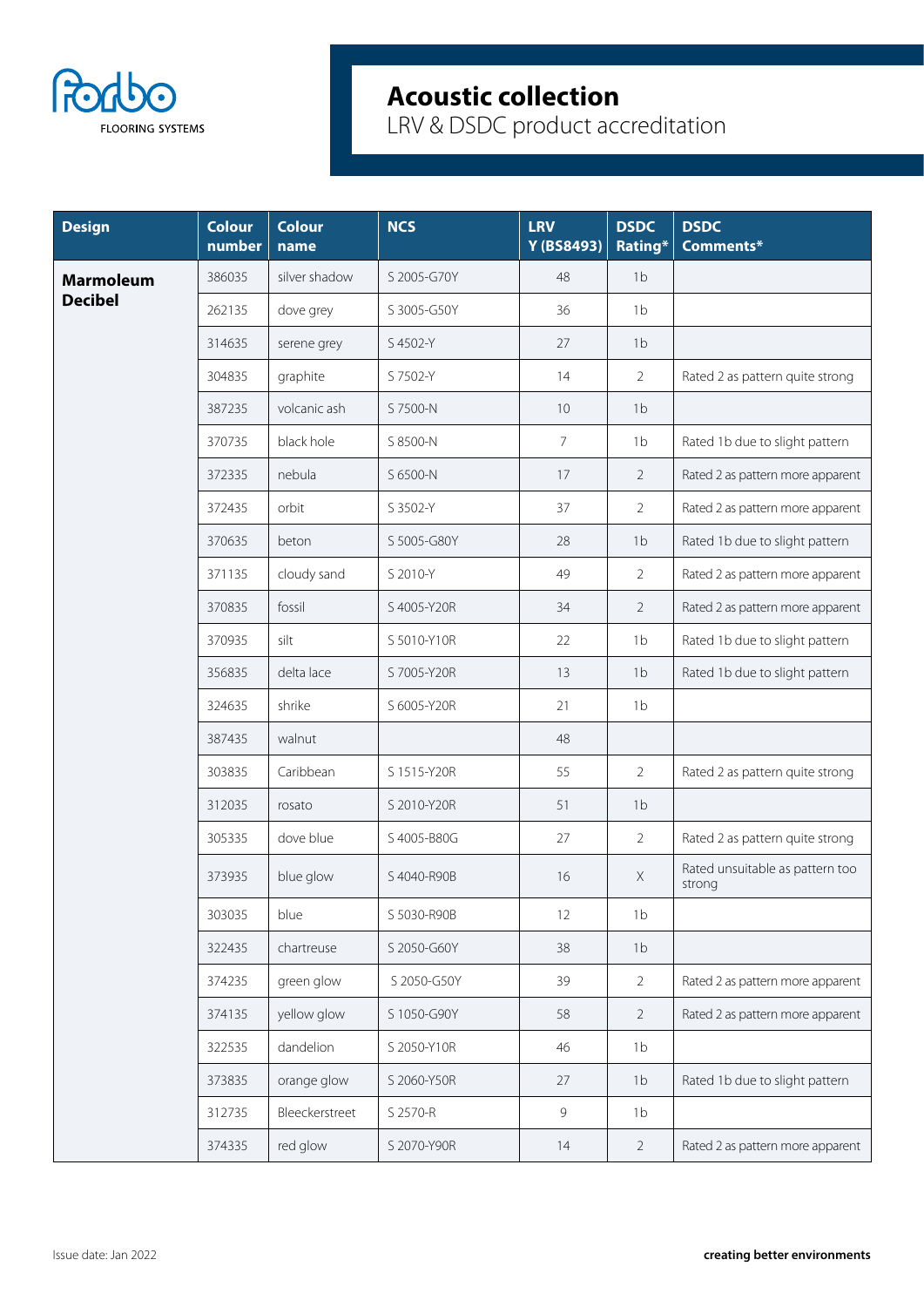

| <b>Design</b>                     | <b>Colour</b><br>number | <b>Colour</b><br>name       | <b>NCS</b>  | <b>LRV</b><br>Y (BS8493) | <b>DSDC</b><br>Rating* | <b>DSDC</b><br>Comments*                                    |
|-----------------------------------|-------------------------|-----------------------------|-------------|--------------------------|------------------------|-------------------------------------------------------------|
| <b>Eternal de Luxe</b>            | 3045                    | natural oak decibel         | S 4005-Y20R | 29                       | $\times$               | Rated unsuitable due to knots                               |
| decibel                           | 3046                    | vintage oak decibel         | S 6005-Y20R | 18                       | $\times$               | Rated unsuitable due to knots                               |
|                                   | 3047                    | anthracite oak decibel      | S 6500-N    | 17                       | X                      | Rated unsuitable due to knots                               |
|                                   | 3024                    | grey pine decibel           | S 4005-Y50R | 30                       | $\overline{2}$         | Rated 2 as some less visible knots                          |
|                                   | 3026                    | aged pine decibel           | S 6005-Y20R | 21                       | $\overline{2}$         | Rated 2 as some less visible knots                          |
|                                   | 3018                    | whitewashed oak decibel     | S 3010-Y20R | 37                       | $\overline{2}$         | Rated 2 due to groove lines                                 |
|                                   | 3016                    | light honey oak decibel     | S 3020-Y10R | 36                       | $\overline{2}$         |                                                             |
|                                   | 3019                    | shadow oak decibel          | S 6502-Y    | 17                       | $\overline{2}$         |                                                             |
|                                   | 3052                    | golden oak decibel          | S 5010-Y10R | 24                       | $\times$               | Rated unsuitable due to knots                               |
|                                   | 3051                    | dark wild oak decibel       | S 6010-Y30R | 15                       | $\times$               | Rated unsuitable due to knots                               |
|                                   | 3142                    | grey washed oak decibel     | S 4502-Y    | 31                       | $\overline{2}$         | Rated 2 due to block effect<br>created by pattern of planks |
|                                   | 3143                    | coal oak decibel            | S 7000-N    | 13                       | $\overline{2}$         | Rated 2 due to block effect<br>created by pattern of planks |
|                                   | 3141                    | traditional oak decibel     | S 5010-Y30R | 21                       | $\overline{2}$         | Rated 2 due to block effect<br>created by pattern of planks |
|                                   | 3174                    | iced stream decibel         | S 3502-B    | 36                       | 1 <sub>b</sub>         |                                                             |
|                                   | 3176                    | silver stream decibel       | S 6000-N    | 22                       | 1 <sub>b</sub>         |                                                             |
|                                   | 3113                    | dark neutral grey decibel   | S 7502-B    | $\mathsf 9$              | 1a                     |                                                             |
|                                   | 3112                    | mid neutral grey decibel    | S 7000-N    | 14                       | 1a                     |                                                             |
|                                   | 3111                    | light neutral grey decibel  | S 5000-N    | 25                       | 1a                     |                                                             |
|                                   | 3153                    | light concrete tile decibel | S 5500-N    | 25                       | 1 <sub>b</sub>         |                                                             |
|                                   | 3155                    | dark concrete tile decibel  | S 6502-Y    | 17                       | 1 <sub>b</sub>         |                                                             |
|                                   | 3299                    | charcoal tile decibel       | S 9000-N    | 5                        | 2                      | Rated 2 due to sheen                                        |
|                                   | 3194                    | black metal decibel         | S 7500-N    | 12                       | $\overline{2}$         | Rated 2 due to grout lines                                  |
|                                   | 7171072                 | Pewter                      | S 5005-R80B | 26                       | N/A                    |                                                             |
| <b>Surestep</b><br><b>Decibel</b> | 717122                  | Cool concrete               | S 4000-N    | 37                       | 1 <sub>b</sub>         |                                                             |
|                                   | 7171592                 | Lava                        | S 7005-R80B | 10                       | N/A                    |                                                             |
|                                   | 717172                  | <b>Black concrete</b>       | S 8000-N    | 8                        | $\overline{2}$         |                                                             |
|                                   | 7172092                 | Granite                     | S 6005-R80B | 15                       | N/A                    |                                                             |
|                                   | 7172862                 | Silver grey                 | S 3502-B    | 42                       | N/A                    |                                                             |
|                                   | 717422                  | Beton concrete              | S 5000-N    | 28                       | 1 <sub>b</sub>         |                                                             |
|                                   | 717482                  | Gravel concrete             | S 6500-N    | 15                       | 2                      |                                                             |
|                                   | 718802                  | Elegant oak                 | S 4010-Y30R | 32                       | 1 <sub>b</sub>         |                                                             |
|                                   | 718882                  | Classic oak                 | S 5010-Y10R | 24                       | $\overline{2}$         |                                                             |
|                                   | 718962                  | Whitewash oak               | S 5010-Y10R | 25                       | 1 <sub>b</sub>         |                                                             |
|                                   | 718972                  | Rustic oak                  | S 6010-Y10R | 18                       | 1 <sub>b</sub>         |                                                             |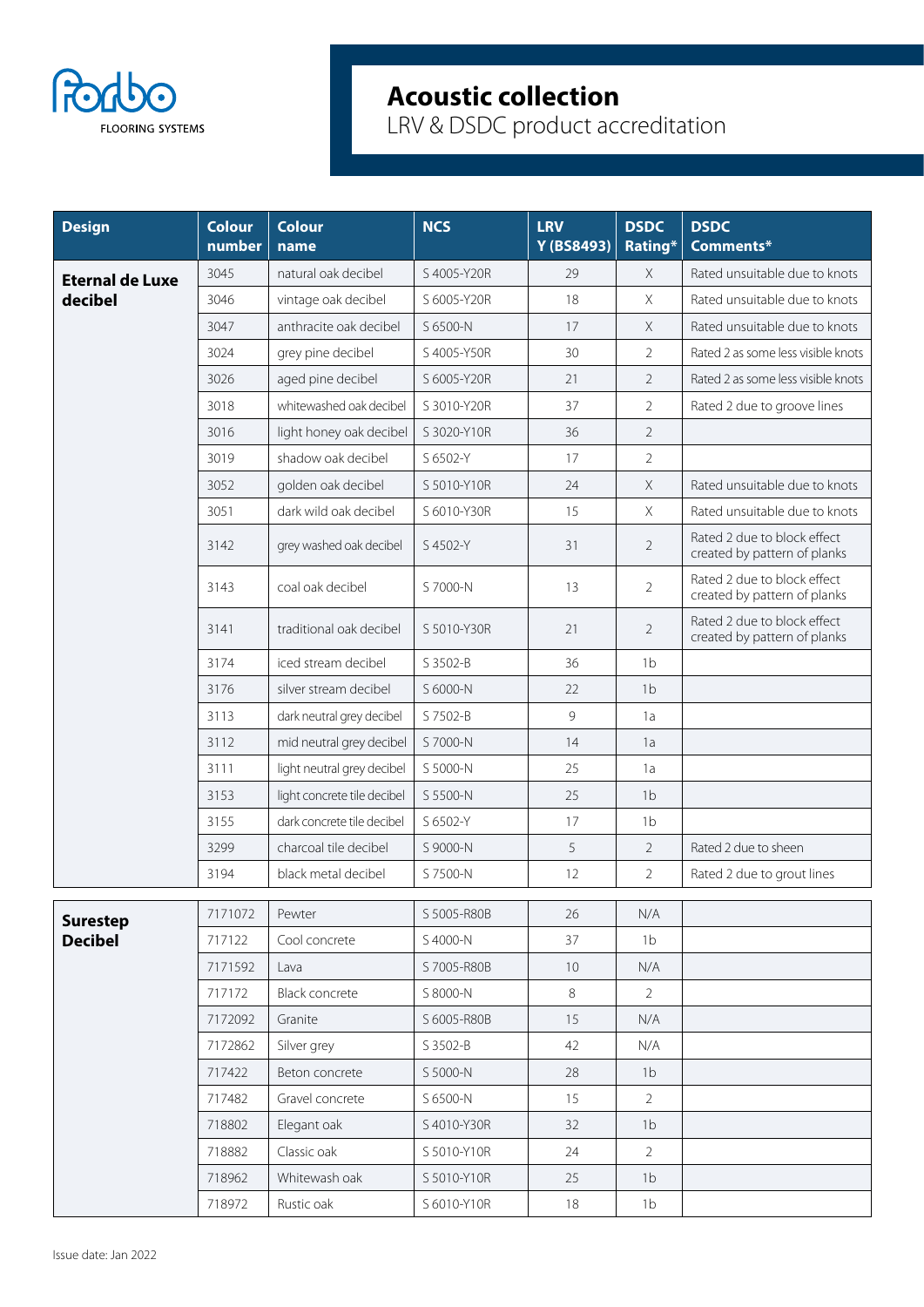

| <b>Design</b>                   | <b>Colour</b><br>number | <b>Colour</b><br>name   | <b>LRV</b><br>Y (BS8493) | <b>DSDC</b><br>Rating* | <b>DSDC</b><br>Comments*                                                                                                                                                                                             |
|---------------------------------|-------------------------|-------------------------|--------------------------|------------------------|----------------------------------------------------------------------------------------------------------------------------------------------------------------------------------------------------------------------|
| <b>Allura</b><br><b>Decibel</b> | 3SE32 / 8SE32           | anthracite seagrass     | 17                       | 1 <sub>b</sub>         | Rated 1b due to consistent<br>& familiar pattern.                                                                                                                                                                    |
|                                 | 3WSM12 / 8WSM12         | ashen smooth oak        | 19                       | 1 <sub>b</sub>         | Rated 1b due to consistent<br>& familiar pattern.                                                                                                                                                                    |
|                                 | 3WAU04 / 8WAU04         | classic authentic oak   | 27                       | $\overline{2}$         | Rated 2 due to knots &<br>variation in tones in figuration                                                                                                                                                           |
|                                 | 3SL09 / 8SL09           | charcoal slabstone      | 17                       | $\overline{2}$         | Rated 2 due to slight sheen,<br>mottled effect & flecks but these<br>are relatively subtle, giving the<br>pattern a familiar stone effect. On<br>large scale the mottled pattern<br>may create an undulating effect. |
|                                 | 3WSM03 / 8WSM03         | dune smooth oak         | 36                       | 1 <sub>b</sub>         | Rated 1b due to consistent<br>& familiar pattern.                                                                                                                                                                    |
|                                 | 3WHA02 / 8WHA02         | dusky harvest oak       | 20                       | $\overline{2}$         | Rated 2 due to knots &<br>variation in tones in figuration.                                                                                                                                                          |
|                                 | 31M01 / 81M01           | fog imprint concrete    | 37                       | $\overline{2}$         | Rated 2 due to pattern being<br>more noticeable against<br>background. Imprint pattern<br>makes a mottled effect.                                                                                                    |
|                                 | 3SL01 / 8SL01           | fog slabstone           | 36                       | $\overline{2}$         | Rated 2 due to slight sheen,<br>mottled effect & flecks but these<br>are relatively subtle, giving the<br>pattern a familiar stone effect. On<br>large scale the mottled pattern<br>may create an undulating effect. |
|                                 | 3WHA03 / 8WHA03         | golden harvest oak      | 27                       | $\overline{2}$         | Rated 2 due to knots &<br>variation in tones in figuration.                                                                                                                                                          |
|                                 | 3WSM13 / 8WSM13         | golden smooth oak       | 31                       | 1 <sub>b</sub>         | Rated 1b due to consistent &<br>familiar pattern & no visible knots.                                                                                                                                                 |
|                                 | 3WAU03 / 8WAU03         | honey authentic oak     | 32                       | $\overline{2}$         | Rated 2 due to visible knots &<br>variation in tones in figuration.                                                                                                                                                  |
|                                 | 3MIM02 / 8MIM02         | iron imprint concrete   | 32                       | $\overline{2}$         | Rated 2 due to pattern being<br>more noticeable against<br>background. Imprint pattern<br>makes a mottled effect.                                                                                                    |
|                                 | 3MSL02 / 8MSL02         | iron slabstone          | 32                       | $\overline{2}$         | Rated 2 due to pattern being<br>more noticeable against<br>background. Imprint pattern<br>makes a mottled effect.                                                                                                    |
|                                 | 3SE11 / 8SE11           | light grey seagrass     | 36                       | 1 <sub>b</sub>         | Rated 1b due to consistent<br>& familiar pattern.                                                                                                                                                                    |
|                                 | 31M03 / 81M03           | mortar imprint concrete | 36                       | 1 <sub>b</sub>         | Rated 1b due to pattern being<br>tonally close to background &<br>relatively subtle when viewed<br>in tonal setting. Imprint pattern<br>makes a subtle mottled effect.                                               |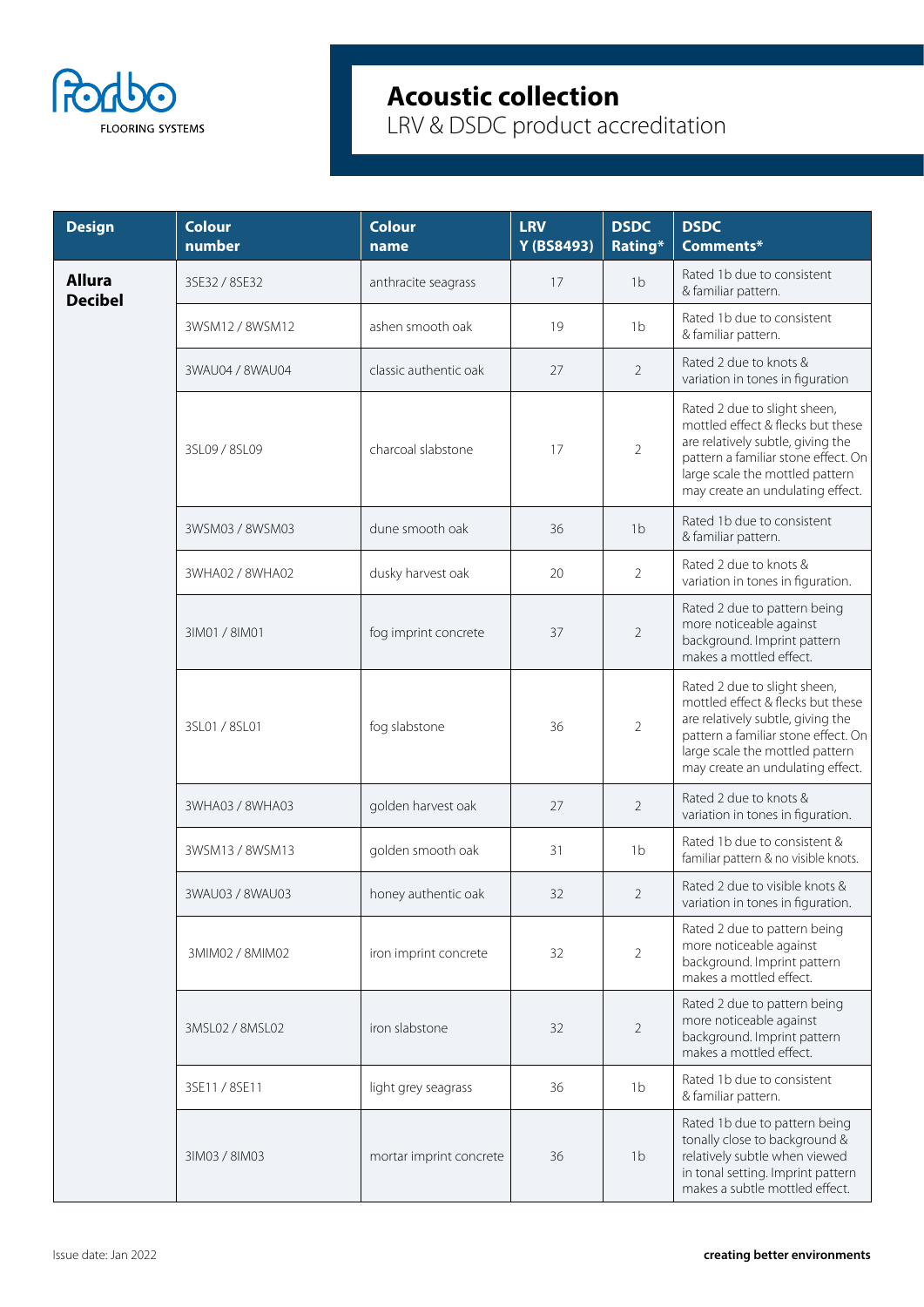

| <b>Design</b>                   | <b>Colour</b><br>number | <b>Colour</b><br>name   | <b>LRV</b><br>Y (BS8493) | <b>DSDC</b><br>Rating* | <b>DSDC</b><br>Comments*                                                                                                                                                                                                  |
|---------------------------------|-------------------------|-------------------------|--------------------------|------------------------|---------------------------------------------------------------------------------------------------------------------------------------------------------------------------------------------------------------------------|
| <b>Allura</b><br><b>Decibel</b> | 3SL13 / 8SL13           | mortar slabstone        | 42                       | 1 <sub>b</sub>         | Rated 1b due to slight sheen,<br>mottled effect & flecks but these<br>are relatively subtle, giving the<br>pattern a familiar stone effect.                                                                               |
|                                 | 3MSL09 / 8MSL09         | mercury slabstone       | 25                       | 1 <sub>b</sub>         | Rated 1b due to slight sheen,<br>mottled effect & flecks but these<br>are relatively subtle, giving the<br>pattern a familiar stone effect.                                                                               |
|                                 | 3SE13 / 8SE13           | natural seagrass        | 28                       | 1 <sub>b</sub>         | Rated 1b due to consistent<br>& familiar pattern.                                                                                                                                                                         |
|                                 | 3MIM03 / 8MIM03         | nickel imprint concrete | 41                       | 1 <sub>b</sub>         | Rated 1b due to pattern being<br>tonally close to background &<br>relatively subtle when viewed<br>in tonal setting. Imprint pattern<br>makes a subtle mottled effect.                                                    |
|                                 | 3WAU01 / 8WAU01         | pale authentic oak      | 41                       | 2                      | Rated 2 due to visible knots &<br>variation in tones in figuration.                                                                                                                                                       |
|                                 | 3WHA04 / 8WHA04         | rustic harvest oak      | 20                       | $\overline{2}$         | Rated 2 due to visible knots &<br>variation in tones in figuration.                                                                                                                                                       |
|                                 | 3SL04 / 8SL04           | silt slabstone          | 29                       | 1 <sub>b</sub>         | Rated 1b due to slight sheen,<br>mottled effect & flecks but these<br>are relatively subtle, giving the<br>pattern a familiar stone effect.                                                                               |
|                                 | 3MSL01 / 8MSL01         | silver slabstone        | 40                       | 1 <sub>b</sub>         | Rated 1b due to slight sheen,<br>mottled effect & flecks but these<br>are relatively subtle, giving the<br>pattern a familiar stone effect.                                                                               |
|                                 | 31M02 / 81M02           | smoke imprint concrete  | 23                       | $\overline{2}$         | Rated 2 due to pattern being<br>more noticeable against<br>background. Imprint pattern<br>makes a mottled effect.                                                                                                         |
|                                 | 3SL02 / 8SL02           | smoke slabstone         | 22                       | 1 <sub>b</sub>         | Rated 1b due to slight sheen,<br>mottled effect & flecks but these<br>are relatively subtle, giving the<br>pattern a familiar stone effect.                                                                               |
|                                 | 3WSM01 / 8WSM01         | smoke smooth oak        | 36                       | 1 <sub>b</sub>         | Rated 1b due to consistent &<br>familiar pattern & no visible knots.                                                                                                                                                      |
|                                 | 3WAU02 / 8WAU02         | smoked authentic oak    | 23                       | $\overline{2}$         | Rated 2 due to knots &<br>variation in tones in figuration.                                                                                                                                                               |
|                                 | 3WSM04 / 8WSM04         | traditional smooth oak  | 24                       | 1 <sub>b</sub>         | Rated 1b due to consistent &<br>familiar pattern & no visible knots.                                                                                                                                                      |
|                                 | 3WAU44 / 8WAU44         | warm authentic oak      | 15                       | $\overline{2}$         | Rated 2 due to visible knots &<br>variation in tones in figuration.                                                                                                                                                       |
|                                 | 3WHA01 / 8WHA01         | winter harvest oak      | 25                       | $\overline{2}$         | Rated 2 due to knots & variation<br>in tones in figuration. We do not<br>recommend laying the planks<br>in a herringbone or chevron<br>pattern as the dirctional pattern<br>can cause issues for people with<br>dementia. |